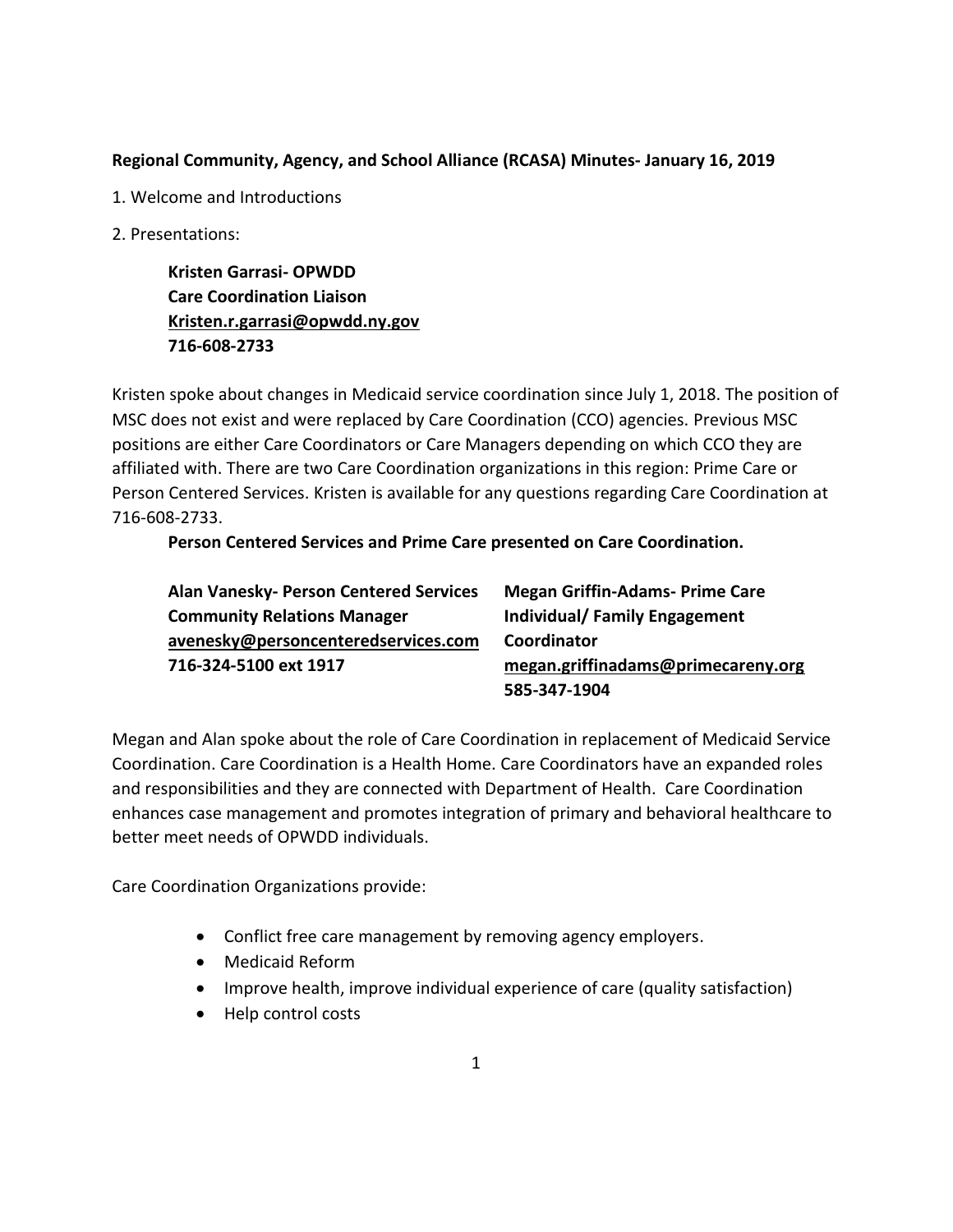Health Home Core Services provide:

- Comprehensive Care Management
- Care Coordination and health promotion
- Comprehensive Transitional Care
- Individualized and family/advocate support
- Referral to community and social supports
- Use of Health info technology to link services

Eligibility: Developmental disability that is described by certain qualifying diagnosis or condition before the age of 22. Developmental disabilities include: intellectual disability, autism, cerebral palsy, epilepsy, familial dysautonomia, and neurological impairments.

Both Prime Care and Person Centered Services provide Care Coordination in this region. Families can call either organization with questions or for assistance. Or call the Front Door at 800-487-6310 to start the process of obtaining Care Coordination.

# **Person Centered Services: 888-977-7030 (toll free) or phone: 716-324-5100 Prime Care: 1-844-347-3168**

**Jennifer Mruk- Children's Health Home Clinical Manager Niagara Falls Memorial Jennifer.Mruk@nfmmc.org 716-278-4647**

Jennifer spoke about services offered through Children's Health Home. Children's Health Home provides:

- Comprehensive Care Management
- Health promotion
- Follow up from inpatient care
- Patient and family support
- Referral to community and social support services

Eligibility: Children under the age of 21

- Children who have Medicaid or are Medicaid eligible (And)
- Have two medical conditions like diabetes, asthma, obesity, substance abuse, alcohol abuse, etc

Or have one of the following:

- Serious mental illness
- HIV/AIDS
- Complex trauma